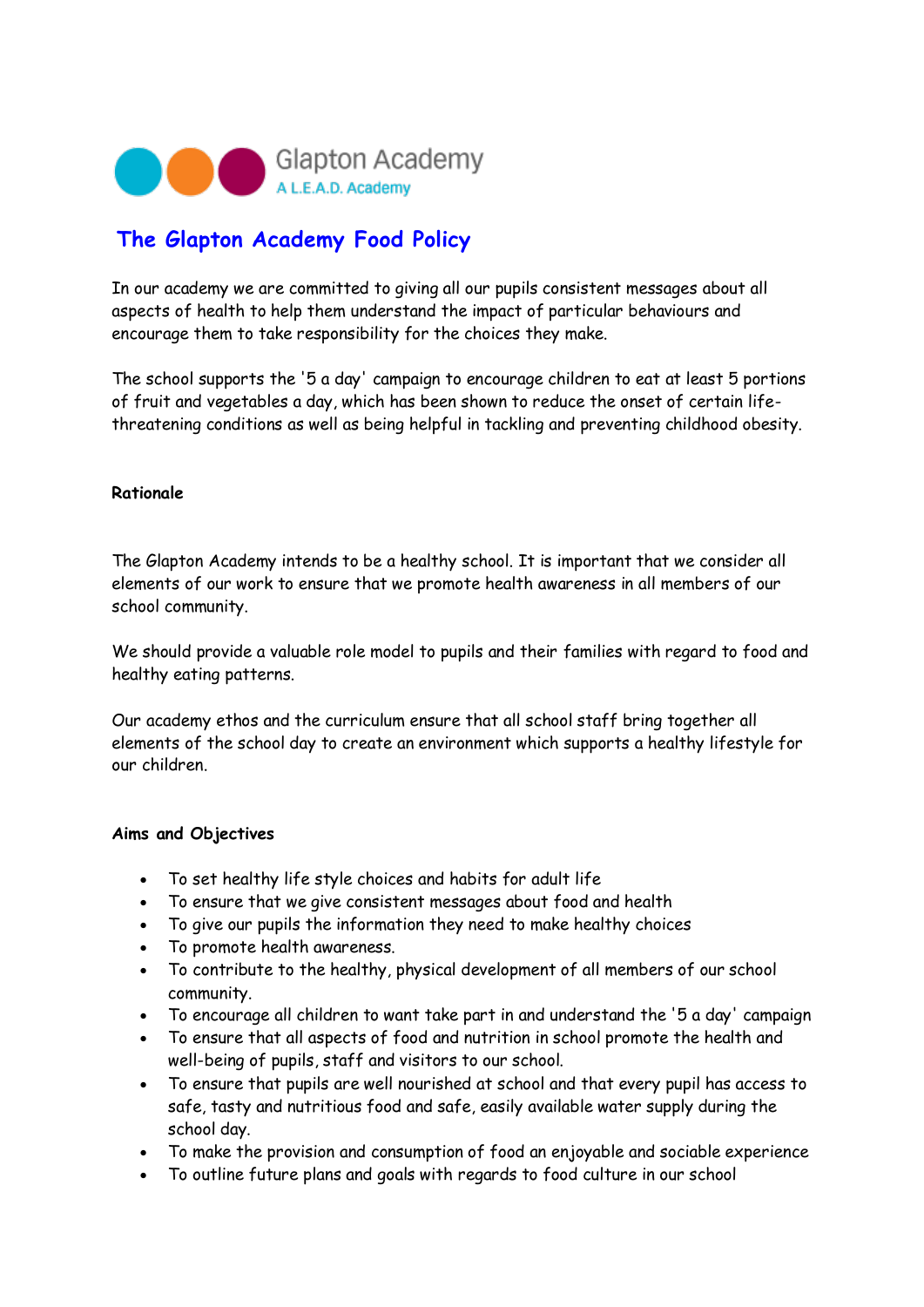## **Settings for the Food Policy**

KS2 Pupils are allowed to bring fruit from home to eat at playtime or when on school visits or outings.

EYFS/KS1 receive daily fruit as part of the government initiative.

All pupils must bring a named bottle containing **fresh water** only to school each day.

## **Breakfast Club**

Breakfast Club operates on a daily basis in the school for children from age 4. We also target some children who we know have little or no time for breakfast in the mornings at home.

The food offered is healthy and is consistent with a healthy diet. We provide toast, low fat spread, fruit jam and low salt/low sugar fortified cereals. Children choose from water, orange juice and apple juice to drink (with no added sugar).

#### **Foundation Stage and Key Stage 1**

All our under 5s are entitled to free milk. Milk is available for all FSM pupils and those children whose parents have requested it after their 5<sup>th</sup> birthday. This is organised through our On-line Scheme which parents sign up to on-line and directly.

All EYFS and KS1 classes receive a break time snack of washed fruit or vegetables for all children which is eaten in the classroom or outside on the playground.

#### **School lunches and packed lunches**

All our school meals are provided by a contract with Nottingham City Council and are cooked on site in our own school kitchen.

This includes the use of fresh fruit and vegetables each day as a choice for the children. There is also a daily choice of meat or fish and vegetarian dishes both of which pay regard to nutritional balance and healthy options.

There is a daily salad bar which offers a wide choice of cold salad items including pasta, rice or potato salads and freshly baked bread.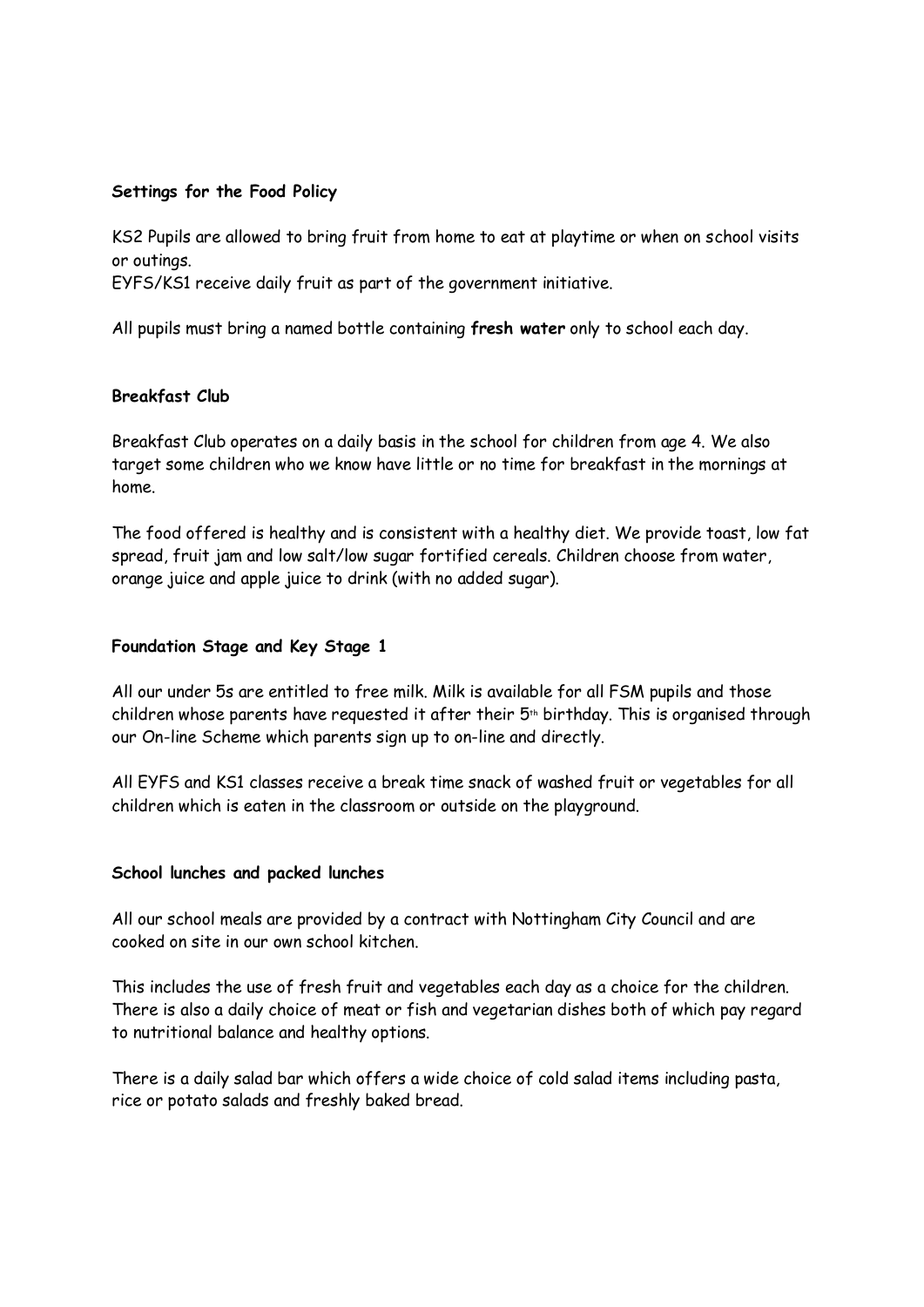The School Cook will be invited to attend a new School Nutrition Action Group (SNAG) in order to discuss preferences with our pupils and to explain some details about nutritional standards. This will be reported back to the rest of the school.

All Reception pupils will receive a hot school meal each day under the Government's Universal FSM scheme unless they choose to go home for lunch. All of KS1 can also take advantage of this offer regardless of any home circumstances.

For children who bring a packed lunch to school parents are reminded to provide a healthy lunch box in line with our Healthy Food Policy.

This means a balanced lunchbox which does not include packaged snacks or chocolate bars. Healthy snacks may be sent in small plastic containers to act as a garnish to sandwiches etc. This is to prevent the setting of future habits such as 'A sandwich means a bag of crisps'.

The school will monitor the contents of lunchboxes through a healthy lunchbox competition and by using rewards and incentives.

On a regular basis the Head Teacher will talk to the children about what their healthy balanced lunchboxes contain. The children will be encouraged to think about how they can become healthier and choices they can make about the contents of their lunchboxes.

#### **The school reminds parents to not include any nuts due to pupils with nut allergies.**

Pupils are not permitted to have sweets, chocolate or fizzy drinks in their lunchboxes.

Lunch box food that has not been eaten will be taken home by the pupils to ensure parents can monitor what their child has eaten. Supervisory Lunchtime Assistants encourage children to eat healthily and report to staff if any pupil has a very unhealthy or unbalanced lunchbox.

They have the option to ask the child to take an item home and to replace it with fruit or similar provided by school.

All school meals provided meet the Government's updated Minimum Nutritional Guidelines. The NCC Food Service is passionate about feeding children well and spends a lot of time working on the menus and ensuring the balance is right.

Menus are available on our website or from the office.

The school participates in, and promotes, school meal theme days such as Bonfire Night, World Book Day or other themes, therefore making exciting curriculum links.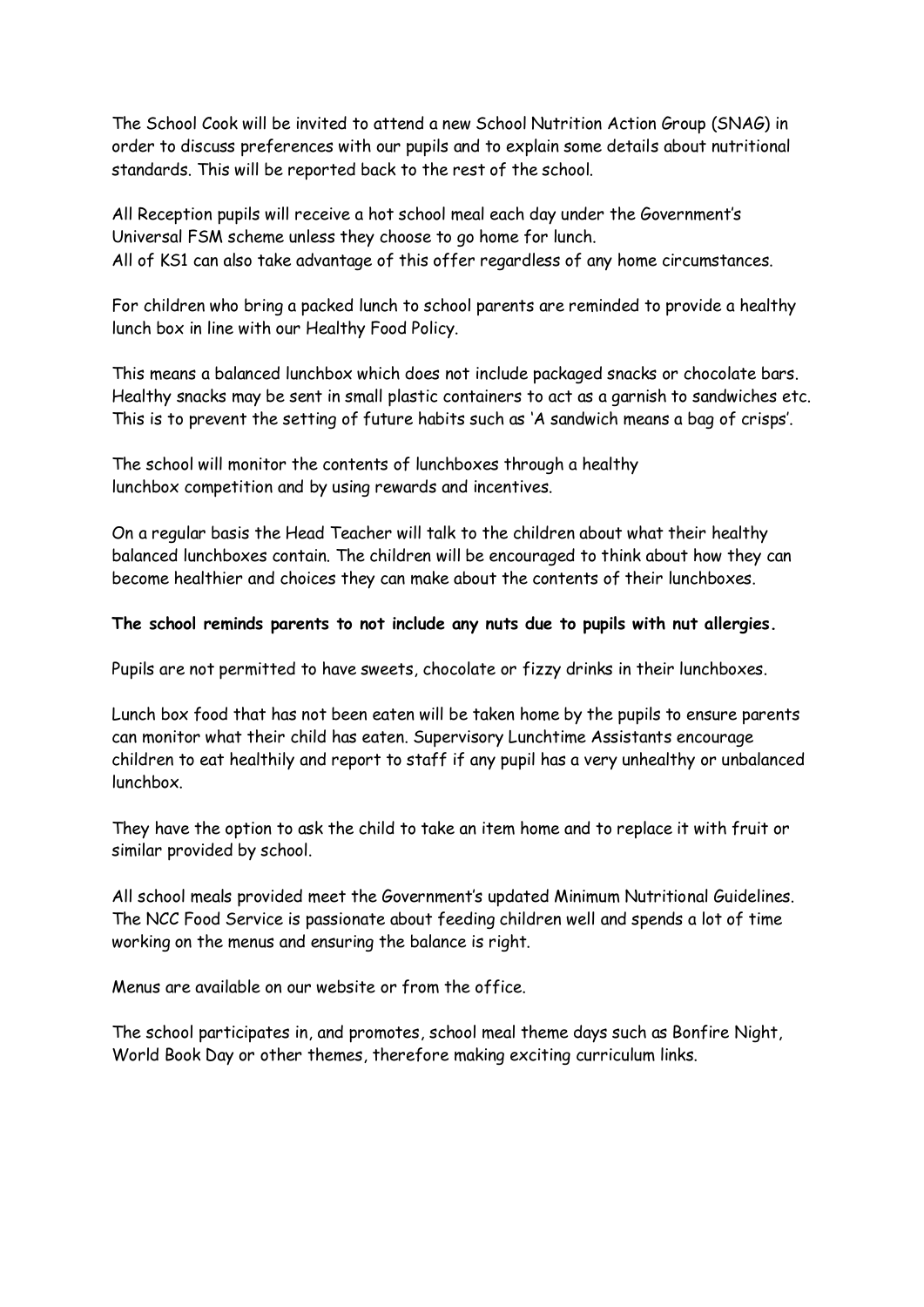# **New Parents (Larch and Walnut)**

All new reception parents will be invited to have a school dinner with their child.

This will enable them to discuss the dining experience with their child at home and support the school food policy.

## **The Dining Experience:**

We believe that our pupils deserve a welcoming and positive dining environment in which to eat and socialise. In the summer pupils will be able to experience the outside environment to eat their lunch on special occasions. All pupils, both those having school dinners or packed lunches, are treated equally through dining times, supervision and provision and help for those who find lunch times difficult e.g. opening tubs and packets or carrying trays.

- On many occasions members of staff dine with the children in the dinner hall
- We aim to make sure children have time to eat their lunch and do not need to rush
- Children in Y6 are encouraged to support children in the dining hall by helping them to serve their food, pouring water, helping them try new food, promoting good manners and conversation and supporting them when clearing away
- All dining furniture is brand new and is child friendly and brightly coloured
- Children use plates and cutlery in place of flight trays to promote eating etiquette
- Children choose and collect dessert after their main meal is eaten and cleared away
- Children are encouraged to self-serve from salad bars and bread baskets to encourage independence
- The dining experience is happy and positive and rewards are given for manners, healthy choices, eating all of their lunch etc.
- Fortnightly Healthy Eating awards will be given from September and prizes received
- Larch and Walnut are always first in to dine followed by year 1 and Y3 in the KS2 hall. Other children take turns for the next sitting
- Children will be chosen to eat with the Head or Deputy Head teacher once a fortnight on a Golden Table. These children will be selected for manners, healthy choices and lunchtime behaviour
- Queues are avoided at lunchtimes as children are invited to the hatch 5 at a time from their class line. Lines are only called when it is their classes turn to enter for lunch and awards will be regularly given for best lines

# **Staff training**

All Staff handling and preparing food have undertaken food handling training and are fully qualified.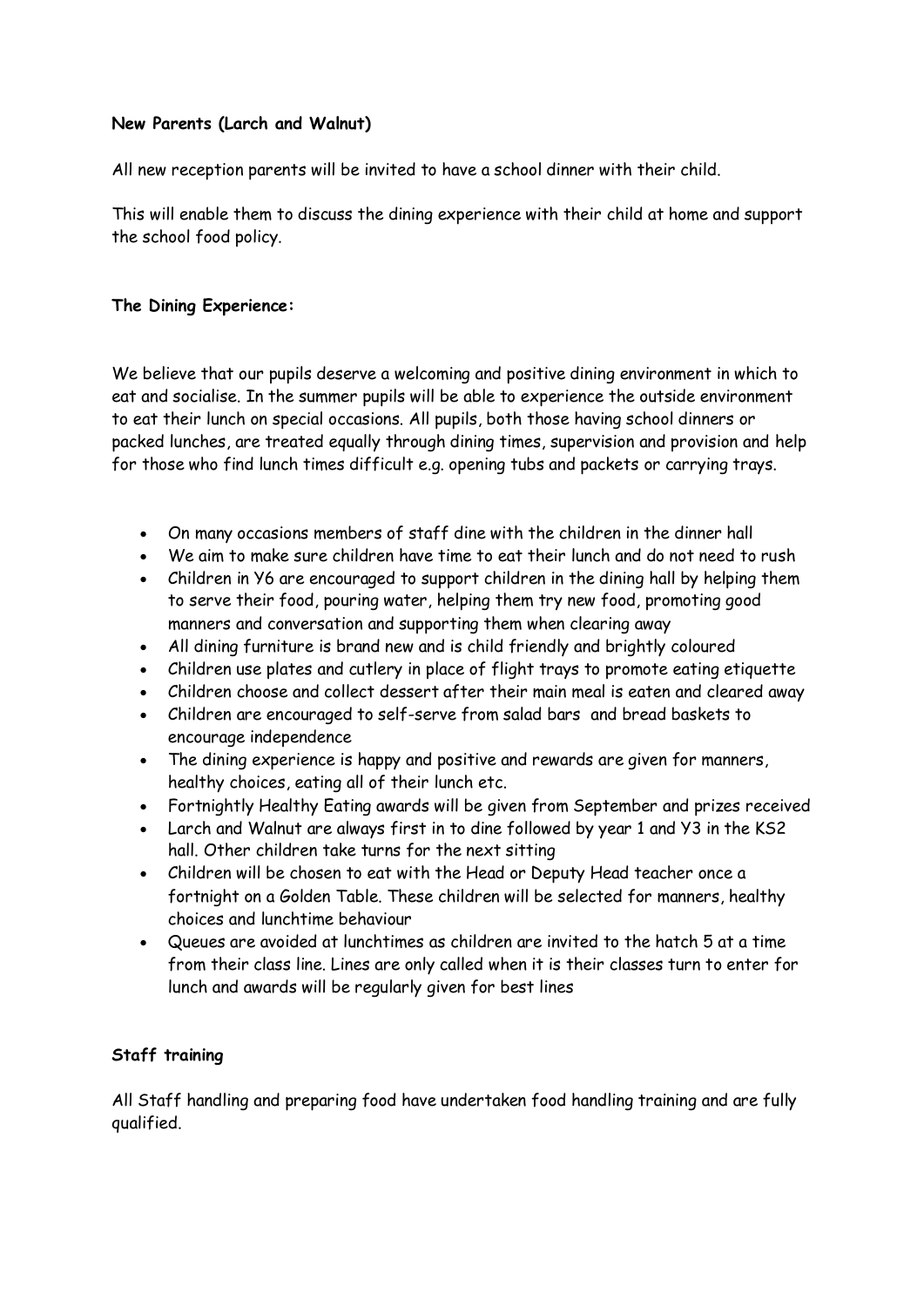## **Water for All**

Water is freely available throughout the school day to all members of the school community. Every child is asked to bring in a water bottle to store their water in.

This should be freshly filled each day.

Children may drink their water at any time except during Assembly.

EYFS and KS1 children are also reminded to drink water at their snack time.

## **Food across the Curriculum**

In EYFS, KS1 and KS2, there are a number of opportunities for pupils to develop knowledge and understanding of health, including healthy eating patterns and practical skills that are needed to understand where food comes from such as shopping, preparing and cooking food.

Literacy provides children with the opportunity to explore poetry, persuasion, argument and narrative work using food and food related issues as a stimulus, e.g. writing to a company to persuade them to use less sugar and salt in children's food and drink etc.

Maths can offer the possibility of understanding nutrition labelling, calculating quantities for recipes, weighing and measuring ingredients.

Science provides an opportunity to learn about the types of food available, their nutritional composition, digestion and the function of different nutrients in contributing to health and how the body responds to exercise.

RE provides the opportunity to discuss the role of certain foods in the major religions of the world. Children experience different foods associated with religious festivals.

Computing can afford pupils the opportunity to research food issues using the internet and other electronic resources. Pupils design packaging and adverts to promote healthy food choices.

Food Technology as part of DT provides the opportunity to learn about where food comes from and apply healthy eating messages through practical work with food, including preparation and cooking. We will be adapting our DT policy to ensure that each class prepares at least 1 healthy dish as part of their DT work. These include healthy pizzas, fruit salads and fruit crumbles.

Class discussions encourage children to take responsibility for their own health and wellbeing, teaching them how to develop a healthy lifestyle and addressing issues such as body image. Topic work enables pupils to discuss issues of interest to them, e.g. advertising and sustainable development.